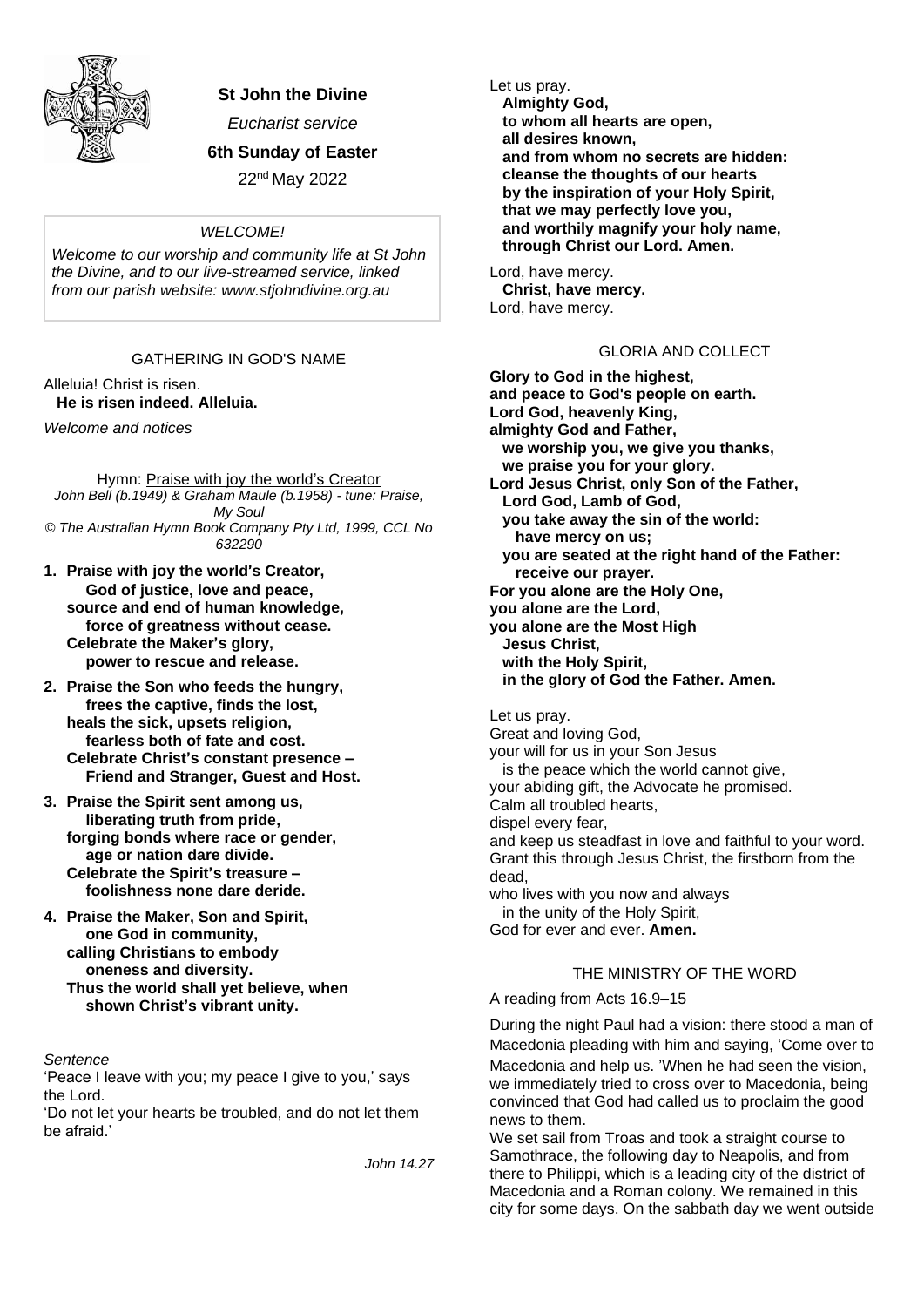the gate by the river, where we supposed there was a place of prayer; and we sat down and spoke to the women who had gathered there. A certain woman named Lydia, a worshipper of God, was listening to us; she was from the city of Thyatira and a dealer in purple cloth. The Lord opened her heart to listen eagerly to what was said by Paul. When she and her household were baptized, she urged us, saying, 'If you have judged me to be faithful to the Lord, come and stay at my home. 'And she prevailed upon us.

May your word live in us,

### **and bear much fruit to your glory.**

### Psalm 67

- *<sup>1</sup>* Let God be gracious to us and bless us: and make his face shine upon us,
- *<sup>2</sup>* **That your ways may be known on earth: your liberating power among all nations.**
- *<sup>3</sup>* Let the peoples praise you, O God: let all the peoples praise you.
- *<sup>4</sup>* **Let the nations be glad and sing: for you judge the peoples with integrity, and govern the nations upon earth.**
- *<sup>5</sup>* Let the peoples praise you, O God: let all the peoples praise you.
- *<sup>6</sup>* **Then the earth will yield its fruitfulness: and God, our God, will bless us.**
- *<sup>7</sup>* God shall bless us: and all the ends of the earth will fear him.

#### A reading from Revelation 21.10–14, 22–22.5

And in the spirit he carried me away to a great, high mountain and showed me the holy city Jerusalem coming down out of heaven from God. It has the glory of God and a radiance like a very rare jewel, like jasper, clear as crystal. It has a great, high wall with twelve gates, and at the gates twelve angels, and on the gates are inscribed the names of the twelve tribes of the Israelites; on the east three gates, on the north three gates, on the south three gates, and on the west three gates. And the wall of the city has twelve foundations, and on them are the twelve names of the twelve apostles of the Lamb.

I saw no temple in the city, for its temple is the Lord God the Almighty and the Lamb. And the city has no need of sun or moon to shine on it, for the glory of God is its light, and its lamp is the Lamb. The nations will walk by its light, and the kings of the earth will bring their glory into it. Its gates will never be shut by day—and there will be no night there. People will bring into it the glory and the honour of the nations. But nothing unclean will enter it, nor anyone who practises abomination or falsehood, but only those who are written in the Lamb's book of life. Then the angel showed me the river of the water of life, bright as crystal, flowing from the throne of God and of the Lamb through the middle of the street of the city. On either side of the river is the tree of life with its twelve kinds of fruit, producing its fruit each month; and the leaves of the tree are for the healing of the nations.

Nothing accursed will be found there any more. But the throne of God and of the Lamb will be in it, and his servants will worship him; they will see his face, and his name will be on their foreheads. And there will be no more night; they need no light of lamp or sun, for the Lord God will be their light, and they will reign for ever and ever.

May your word live in us, **and bear much fruit to your glory.**

Hymn: Lord, you are the light of life to me *Brian Richard Hoare (b.1935) - tune: Fairmead © The Australian Hymn Book Company Pty Ltd, 1999, CCL No 632290*

- **1. Lord, you are the light of life to me; when darkness hides my path, you help me see.**
	- **Shine on me, O Lord, that now and all my days your light may lead me on, guiding my ways.**
- **2. Lord, you are the rock on which I stand, stable and strong in you, held by your hand; keep me safe, O Lord, in weakness let there be your loving, firm embrace upholding me.**
- **3. Lord, you are the truth that sets me free; only in you is found true liberty. Teach me then, O Lord, in all things to pursue your good and perfect will, growing like you.**
- **4. Lord, you are the Lamb of God who died, suffering for love of me, scorned, crucified. Love me still, O Lord, let others daily see your selfless, serving love flowing through**

**me.**

**5. Lord, you are the King who ever reigns; earth's rulers rise and fall: your throne remains.**

**Rule my life, O Lord, I yield myself anew your name to glorify, living for you.**

The Lord be with you. **And also with you.**

Hear the Gospel of our Lord Jesus Christ according to St John 14.23–29

#### **Glory to you Lord Jesus Christ**

Jesus answered him, 'Those who love me will keep my word, and my Father will love them, and we will come to them and make our home with them. Whoever does not love me does not keep my words; and the word that you hear is not mine, but is from the Father who sent me. 'I have said these things to you while I am still with you. But the Advocate, the Holy Spirit, whom the Father will send in my name, will teach you everything, and remind you of all that I have said to you. Peace I leave with you; my peace I give to you. I do not give to you as the world gives. Do not let your hearts be troubled, and do not let them be afraid. You heard me say to you, "I am going away, and I am coming to you." If you loved me, you would rejoice that I am going to the Father, because the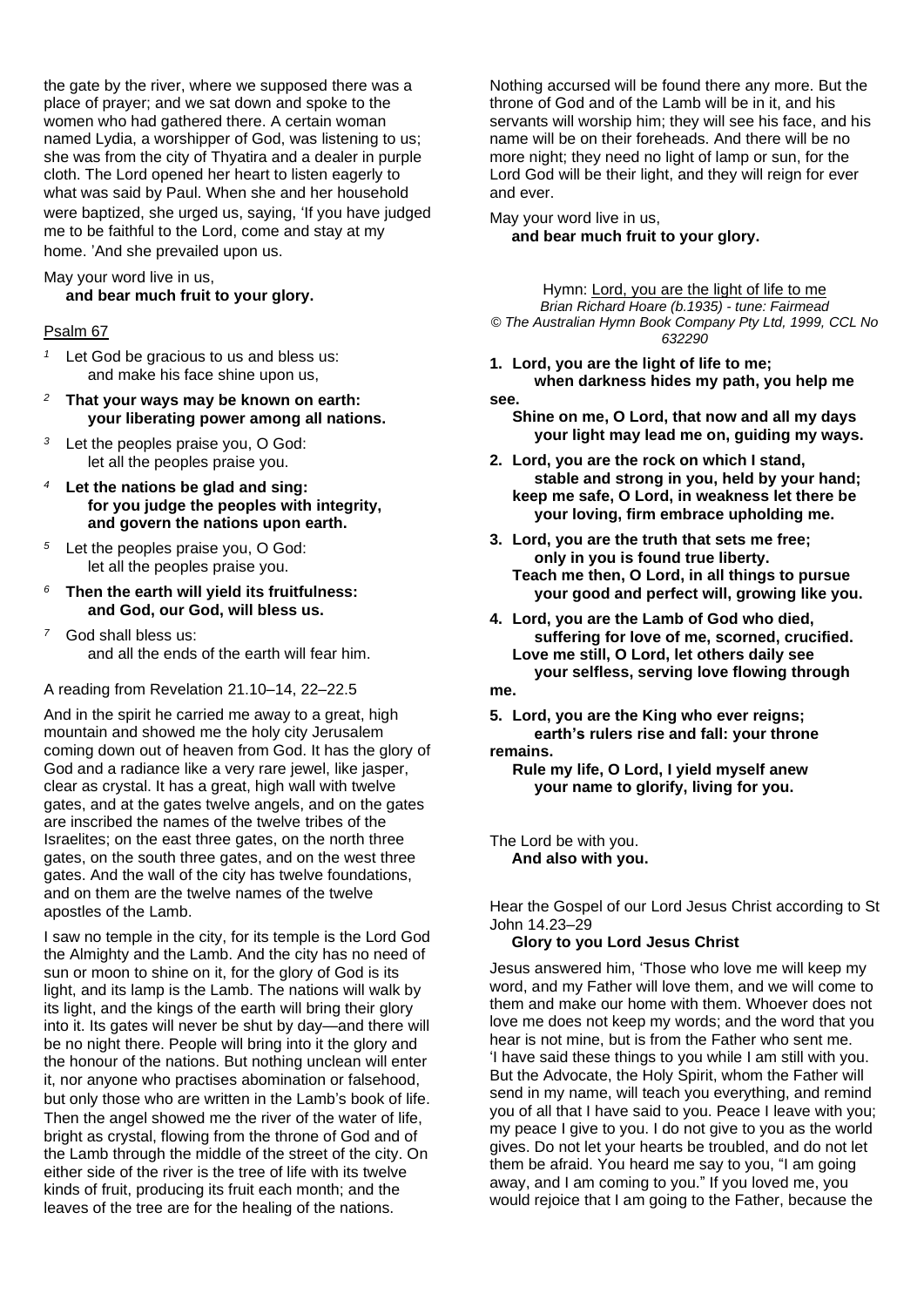Father is greater than I. And now I have told you this before it occurs, so that when it does occur, you may believe.

This is the Gospel of the Lord, **praise to you Lord Jesus Christ.**

*Sermon*

### NICENE CREED

Let us together affirm the faith of the Church:

**We believe in one God, the Father, the almighty, maker of heaven and earth, of all that is, seen and unseen.**

**We believe in one Lord, Jesus Christ, the only Son of God, eternally begotten of the Father, God from God, Light from Light, true God from true God, begotten, not made, of one being with the Father; through him all things were made.**

**For us and for our salvation he came down from heaven, was incarnate of the Holy Spirit and the virgin Mary**

**and became truly human.**

- **For our sake he was crucified under Pontius Pilate; he suffered death and was buried.**
- **On the third day he rose again in accordance with the Scriptures; he ascended into heaven and is seated at the right hand of the Father.**

**He will come again in glory to judge the living and the dead and his kingdom will have no end.**

**We believe in the Holy Spirit, the Lord, the giver of life,**

**who proceeds from the Father and the Son, who with the Father and the Son is worshipped and glorified,**

**who has spoken through the prophets. We believe in one holy catholic and apostolic Church.**

**We acknowledge one baptism for the forgiveness of sins.**

**We look for the resurrection of the dead, and the life of the world to come. Amen.**

### THE PRAYERS OF THE PEOPLE

Let us pray for the world and for the Church.

*Response:* Lord, in your mercy,  **hear our prayer.**

Almighty God, you have promised to hear our prayers.  **Grant that what we have asked in faith we may by your grace receive, through Jesus Christ our Lord. Amen.**

### CONFESSION AND ABSOLUTION

Christ our Passover Lamb has been offered for us, therefore we come to celebrate the festival.

Let us confess our sins in penitence and faith, with a sincere and a true heart.

 **Merciful God, our maker and our judge, we have sinned against you in thought, word, and deed, and in what we have failed to do: we have not loved you with our whole heart; we have not loved our neighbours as ourselves; we repent, and are sorry for all our sins. Father, forgive us. Strengthen us to love and obey you in newness of life; through Jesus Christ our Lord. Amen.** Almighty God, who has promised forgiveness to all who turn to him in faith: pardon you and set you free from all your sins, strengthen you in all goodness and keep you in eternal life, through Jesus Christ our Lord. **Amen.**

### THE GREETING OF PEACE

The risen Christ came and stood among his disciples and said, 'Peace be with you.' Then were they glad when they saw the Lord. Alleluia.

The peace of the risen Christ be always with you.  **And also with you. Alleluia.**

Offertory hymn: Peace with the Father

*James Quinn (b.1919) - tune: Song 47 © The Australian Hymn Book Company Pty Ltd, 1999, CCL No 632290*

- **1. Peace with the Father, peace with Christ his Son, peace with the Spirit, keep us ever one.**
- **2. Love of the Father, love of Christ his Son, love of the Spirit, make all Christians one.**
- **3. Sin has divided those whom Christ made one; Father, forgive us through your loving Son.**
- **4. Send forth your Spirit, Father, from above on us, your children, one with Christ in love.**
- **5. Christians, forgive each other from your heart; Christ be among us, nevermore to part.**

Blessed are you, Lord, God of all creation. Through your goodness we have these gifts to share. Accept and use our offerings for your glory and for the service of your kingdom.  **Blessed be God for ever.**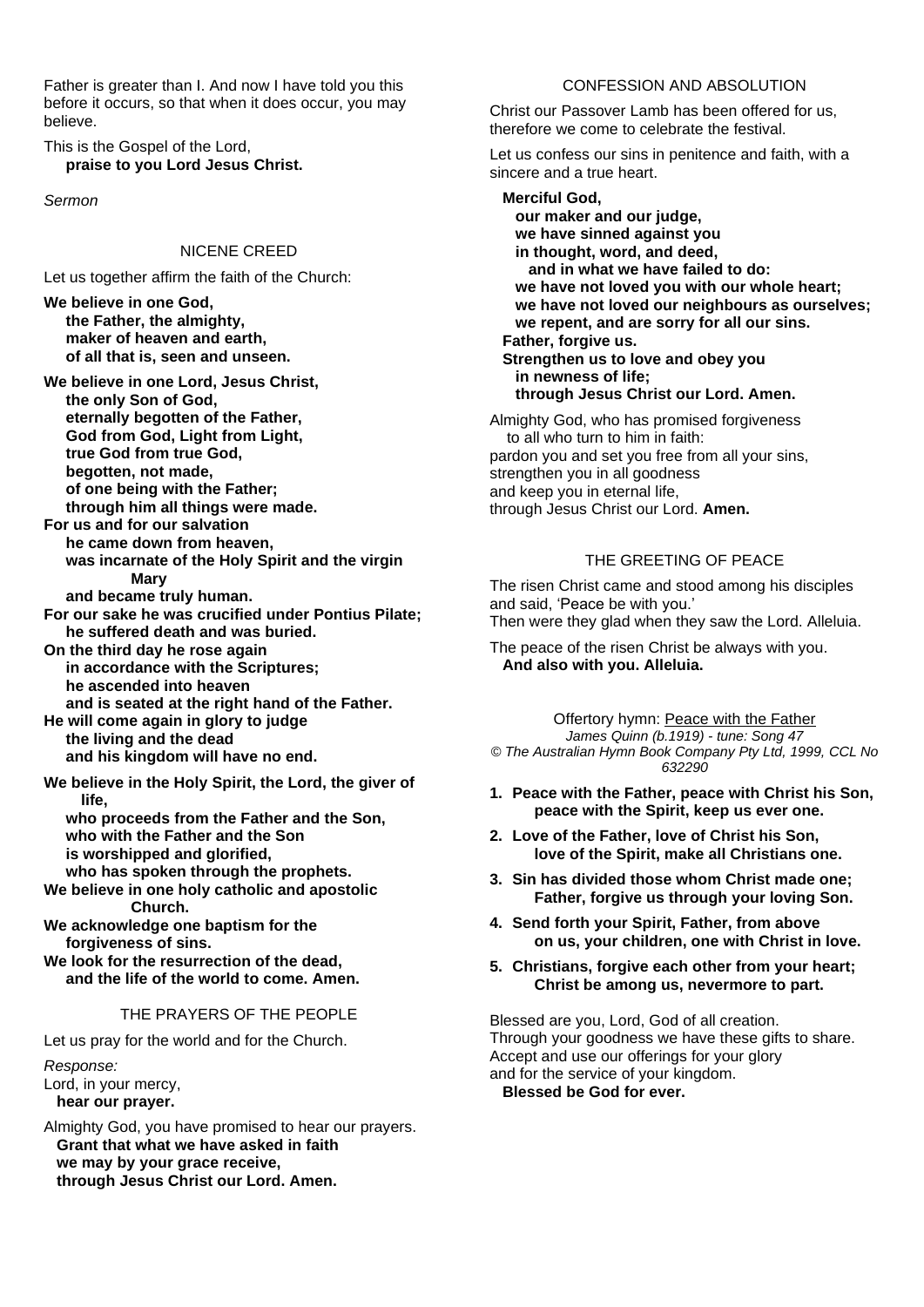### THE GREAT THANKSGIVING

The Lord be with you.  **And also with you.** Lift up your hearts.  **We lift them to the Lord.** Let us give thanks to the Lord our God.  **It is right to give our thanks and praise.** All glory and honour be yours always and everywhere, mighty Creator, everliving God. We give you thanks and praise for your Son, our Saviour Jesus Christ, who by the power of your Spirit was born of Mary and lived as one of us. By his death on the cross and rising to new life, he offered the one true sacrifice for sin and obtained an eternal deliverance for his people. And now we give you thanks that you raised him to life triumphant, and exalted him in glory. By his victory over death, the reign of sin is ended, a new day has dawned, a broken world is restored and we are made whole once more. Therefore with angels and archangels, and with all the company of heaven, we proclaim your great and glorious name, for ever praising you and saying: **Holy, holy, holy Lord, God of power and might, Heaven and earth are full of your glory. Hosanna in the highest. Blessed is he who comes in the name of the Lord. Hosanna in the highest.** Merciful God, we thank you for these gifts of your creation, this bread and wine, and we pray that by your Word and Holy Spirit, we who eat and drink them may be partakers of Christ's body and blood. On the night he was betrayed Jesus took bread; and when he had given you thanks he broke it, and gave it to his disciples, saying, 'Take, eat. This is my body given for you. Do this in remembrance of me.' After supper, he took the cup,

and again giving you thanks he gave it to his disciples, saying, 'Drink from this, all of you. This is my blood of the new covenant shed for you and for many for the forgiveness of sins. Do this, as often as you drink it, in remembrance of me.'

Let us proclaim the mystery of faith: **Christ has died. Christ is risen. Christ will come again.**

Therefore we do as our Saviour has commanded: proclaiming his offering of himself made once for all upon the cross,

his mighty resurrection and glorious ascension, and looking for his coming again, we celebrate, with this bread and this cup, his one perfect and sufficient sacrifice for the sins of the whole world. Renew us by your Holy Spirit, unite us in the body of your Son, and bring us with all your people into the joy of your eternal kingdom; through Jesus Christ our Lord, with whom, and in whom, in the fellowship of the Holy Spirit, we worship you, Father, in songs of never-ending praise: **Blessing and honour and glory and power are yours for ever and ever. Amen.** As our Saviour Christ has taught us, we are confident to pray, **Our Father in heaven, hallowed be your name,**

 **your kingdom come, your will be done, on earth as in heaven. Give us today our daily bread. Forgive us our sins as we forgive those who sin against us. Save us from the time of trial and deliver us from evil. For the kingdom, the power, and the glory are yours now and for ever. Amen.**

#### THE BREAKING OF THE BREAD AND THE COMMUNION

We break this bread to share in the body of Christ. We who are many are one body. **for we all share in the one bread.**

#### **Jesus, Lamb of God, have mercy on us. Jesus, bearer of our sins, have mercy on us. Jesus, redeemer of the world, grant us your peace.**

The gifts of God for the people of God. Come let us take this holy sacrament of the body and blood of Christ in remembrance that he died for us, and feed on him in our hearts by faith with thanksgiving.

*Please come forward to receive communion or a blessing.*

### SENDING OUT GOD'S PEOPLE

Let us pray. Eternal God, giver of life, in the breaking of the bread we know the risen Lord. May we who celebrate this holy feast walk in his risen light and bring new life to all creation.

Father, **we offer ourselves to you as a living sacrifice through Jesus Christ our Lord. Send us out in the power of your Spirit to live and work to your praise and glory.**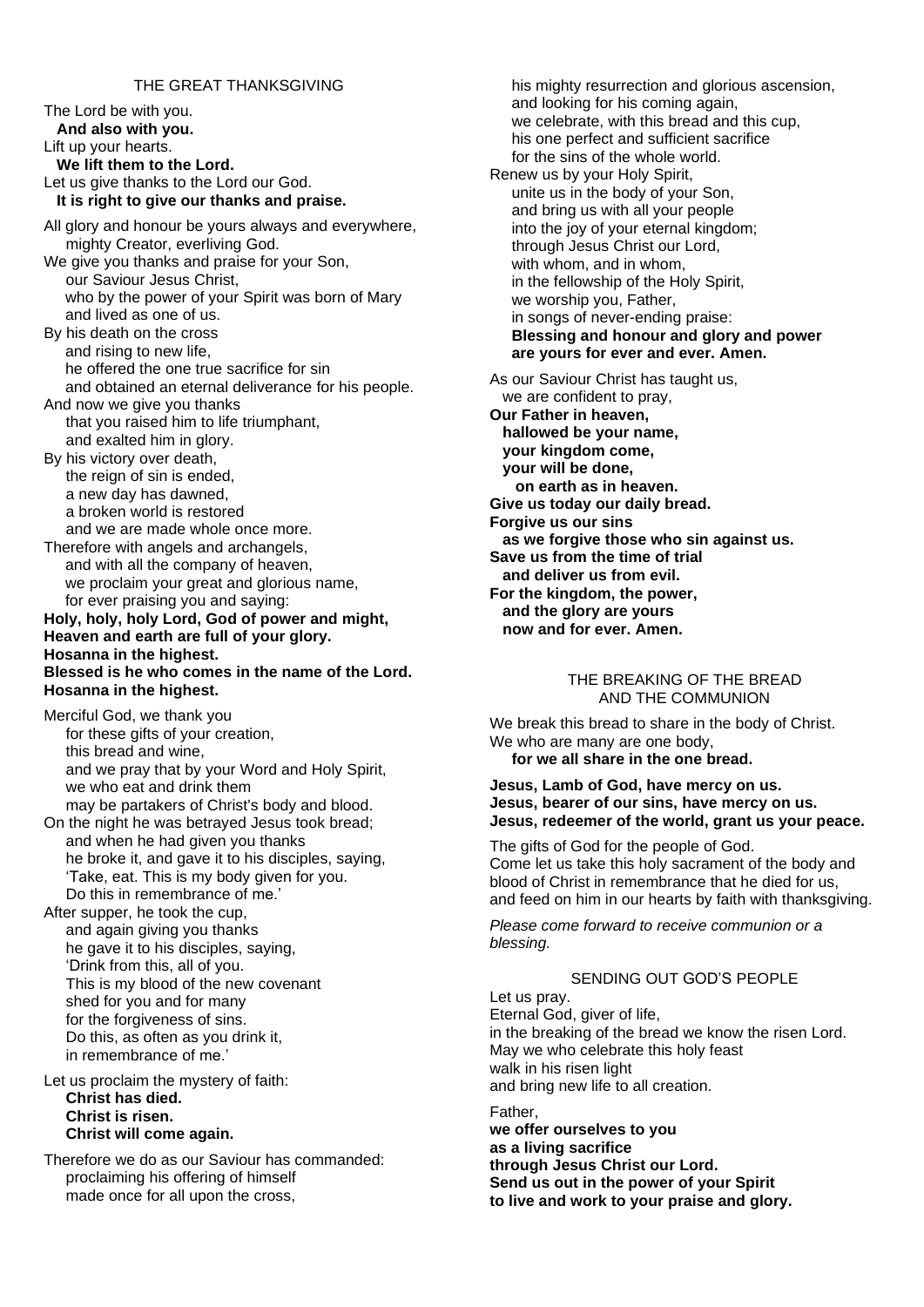Hymn: Shout for joy! *John L Bell (b.1949) - tune: Lansdowne © The Australian Hymn Book Company Pty Ltd, 1999, CCL No 632290*

- **1. Shout for joy! The Lord has let us feast; heaven**'**s own fare has fed the last and least; Christ**'**s own peace is shared again on earth; God the Spirit fill us with new worth.**
- **2. No more doubting, no more senseless dread: God**'**s good self has graced our wine and bread;**

**all the wonder heaven has kept in store now is ours to keep for evermore.**

- **3. Celebrate with saints who dine on high, witnesses that love can never die.** '**Hallelujah!** – '**thus their voices ring: nothing less in gratitude we bring.**
- **4. Praise the Maker, praise the Maker**'**s Son, praise the Spirit – three yet ever one; praise the God whose food and friends avow heaven starts here! The kingdom beckons now!**

#### BLESSING & DISMISSAL

Almighty God,

who redeemed us through the resurrection of Christ, who raised us to newness of life

through the waters of baptism,

and has brought us out of slavery into everlasting freedom,

give you joy and peace in faith

and bring you to your eternal inheritance; and the blessing of God almighty, the Father, the Son, and the Holy Spirit,

be among you and remain with you always. **Amen**.

Go in the peace of Christ. Alleluia! Alleluia! **Thanks be to God. Alleluia! Alleluia!**

#### **Permissions**

Service excerpts from *A Prayer Book for Australia* © 1995 The Anglican Church of Australia Trust Corporation.

The Scripture quotations contained herein are from *The New Revised Standard Version of the Bible, Anglicised Edition*, copyright 1989, 1995 by the Division of Christian Education of the National Council of the Churches of Christ in the United States of America, and are used by permission. All rights reserved.

CCLI Streaming Licence No. 129545

### THIS WEEK IN THE PARISH

| Sun 22 <sup>nd</sup> May 6th Sunday of Easter |       | 8am Eucharist<br>10am Eucharist (also live-streamed)<br>8pm AA meeting           |
|-----------------------------------------------|-------|----------------------------------------------------------------------------------|
|                                               |       | Mon 23rd May 10.30am AI Anon meeting<br>2.30pm Patricia Hutton's Funeral Service |
| Tue 24 <sup>th</sup> May 1pm AA meeting       |       | 5.30pm community meal: TDRM                                                      |
| Wed 25 <sup>th</sup> May 10am Eucharist       |       | 5.30pm community meal: Winter Shelter<br>7.30pm NA meeting                       |
| Thu 26 <sup>th</sup> May 10.30am AA meeting   |       | 7.30pm AA meeting                                                                |
| Fri 27 <sup>th</sup> May                      |       |                                                                                  |
| Sat 28 <sup>th</sup> May 7am AA meeting       | 6рт — | 12pm Women's AA meeting<br>Lai Christian Church                                  |
| Sun 29th May 7th Sunday of Easter             |       | 8am Eucharist<br>10am Eucharist (also live-streamed)<br>8pm AA meeting           |

# **NOTICES**

### **Fr John on leave**

Kindly contact Rev'd Wendy Pullin for any pastoral concerns, until Fr John returns for Sunday 29 May.

### **Farewell to two faithful members of our Parish:**

The Funeral Service for **Patricia Hutton** will be at St John's on Monday 23 May at 2.30pm.

The Memorial Service for **Joy Stanley** will be at St John's on Tuesday 31 May at 1.00pm

### **St John's Kindergarten – Open Day**

Thank you to everyone who supported St John's Kindergarten this week by cooking for their Open Day Cake Stall.

### **Parish Network Meeting**

There will be a short meeting for the ongoing Parish Network Team immediately following the 10am service **TODAY** 

#### **Congratulations**

Warm congratulations to Iris Nicholson who became an Australian Citizen last week.